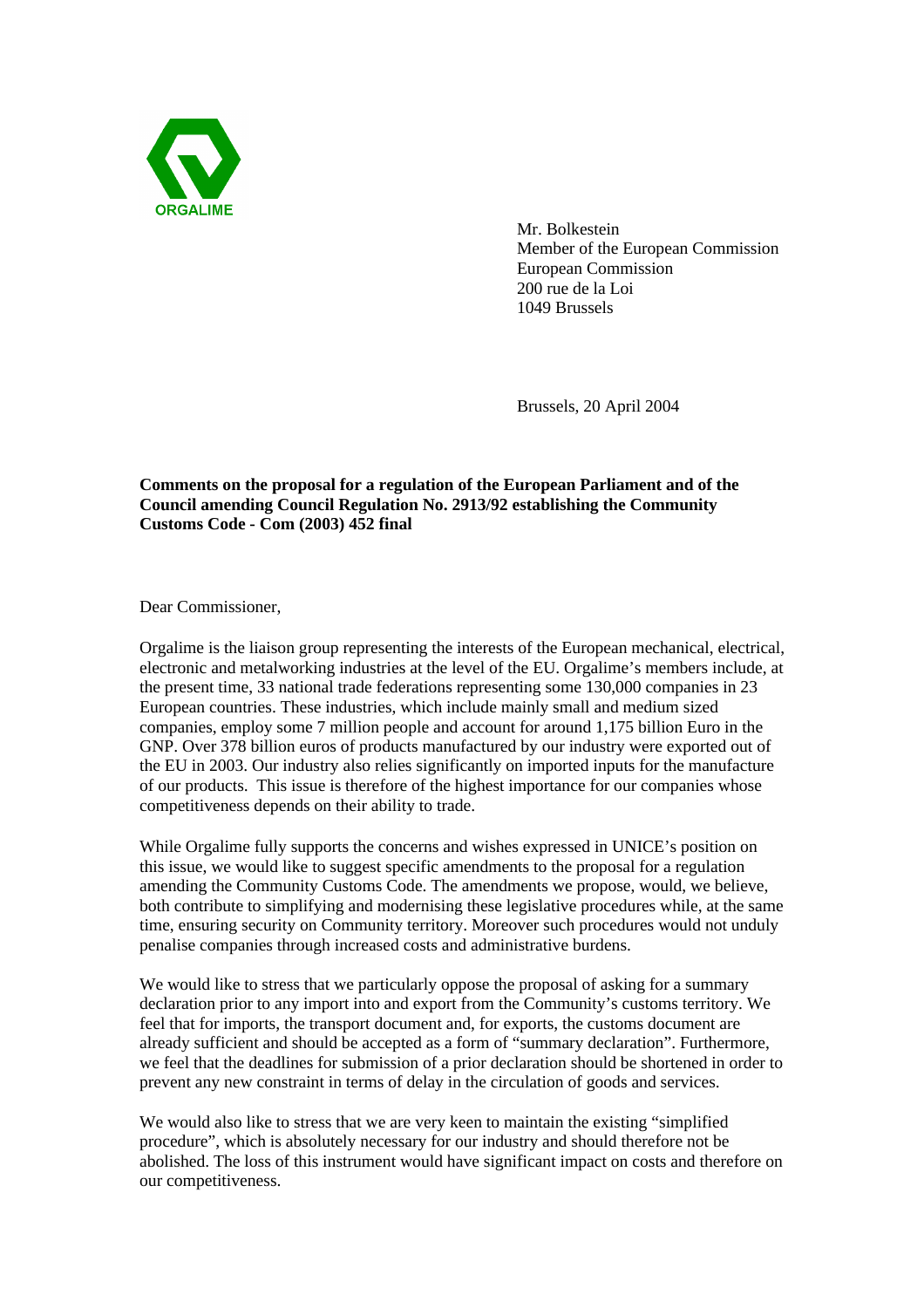Finally, territories and countries fully surrounded by the EU (San Marino, Andorra and Switzerland) and the EFTA countries should be excluded from the new regime through the negotiation of specific arrangements.

We enclose hereafter our detailed proposals for amendments which, in our view, would ensure the necessary degree of security without hindering trade.

Yours faithfully,

Adrian Harris

Cc DG Taxud: Messrs. Verrue, Wiedow, Lux & Pulford.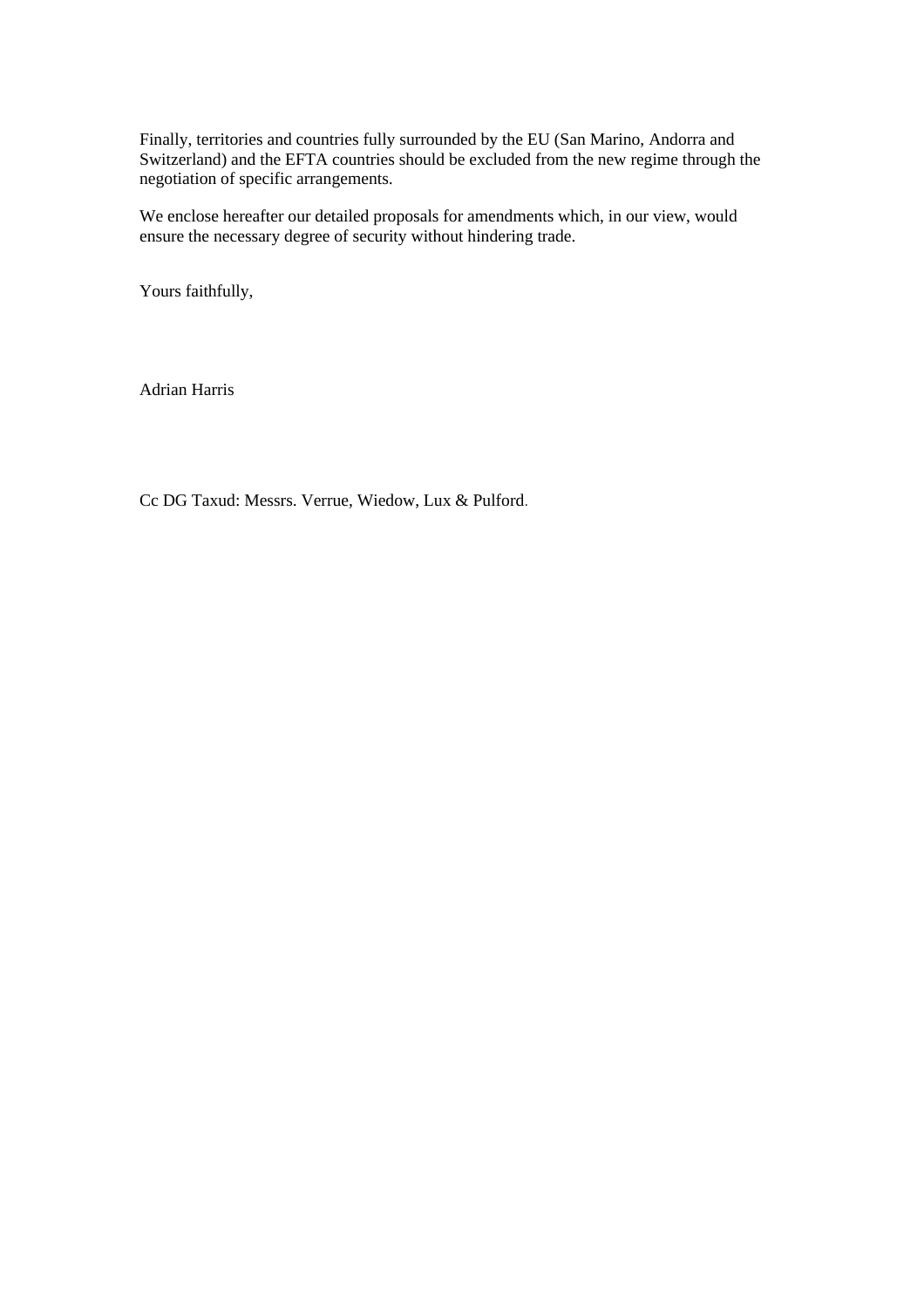Orgalime's specific requests for amending the proposals for a regulation amending Council Regulation No 2913/92 establishing the Community Customs Code. As the draft text of the Commission proposal has changed since its publication in July 2003, we have based our comments on the version lately discussed in the Council (Working Party on Customs Union - Legislation and Policy); public interinstitutional file 2003/0167 (COD) 27.02.2004 - 6219/1/04 Rev1:

#### RECITAL 5

#### **Council Presidency compromise text**

 (5) In order to allow for appropriate risk-based controls, it is necessary to establish the requirement of pre-arrival or pre-departure information for all goods entering into or leaving the Community customs territory, except for goods passing through by air or ship without a stop within this territory. Such information should be available before the goods enter into or leave the Community customs territory. Different timeframes and rules can be set according to types of goods or types of transport, for authorised economic operators or where international agreements provide for special security arrangements. This requirement must also be introduced with regard to goods brought into or out of a free zone in order to avoid security loopholes. Controls relating to security matters should normally be carried at the customs offices of entry to and export from the Community, whereas those for duty collection or similar purposes should normally be carried out at inland offices of import and export.

#### **Orgalime's proposal**

(5) In order to allow for appropriate risk-based controls, it is necessary to establish the requirement of pre-arrival **or pre-departure** information for all goods entering into **or leaving** the Community customs territory, except for goods passing through by air or ship without a stop within this territory. Such information **normally supplied by international carriers** should be available before the goods enter into or leave the Community customs territory. Different timeframes and rules can be set according to types of goods, types of transport **and types of economic operator. or where international agreements provide for special security arrangements**. This requirement must also be introduced with regard to goods brought into or out of a free zone in order to avoid security loopholes. Controls relating to security matters should normally be carried at the customs offices of entry to **and export from** the Community, whereas those for duty collection or similar purposes should normally be carried out at inland offices of import and export.

### **Amendment 1 Article 4A**

#### **Council Presidency compromise text**

"(4a) 'customs office of entry' means the customs office designated by the customs authorities in accordance to the customs rules to which goods brought into the customs territory of the Community must be conveyed without delay and at which they will be subject to appropriate riskbased entry controls,

#### **Orgalime's proposal**

"(4a) 'customs office of entry' means the customs office **designated by the customs authorities** in accordance to the customs rules to which goods brought into the customs territory of the Community must be conveyed without delay and at which they will be subject to appropriate riskbased entry controls,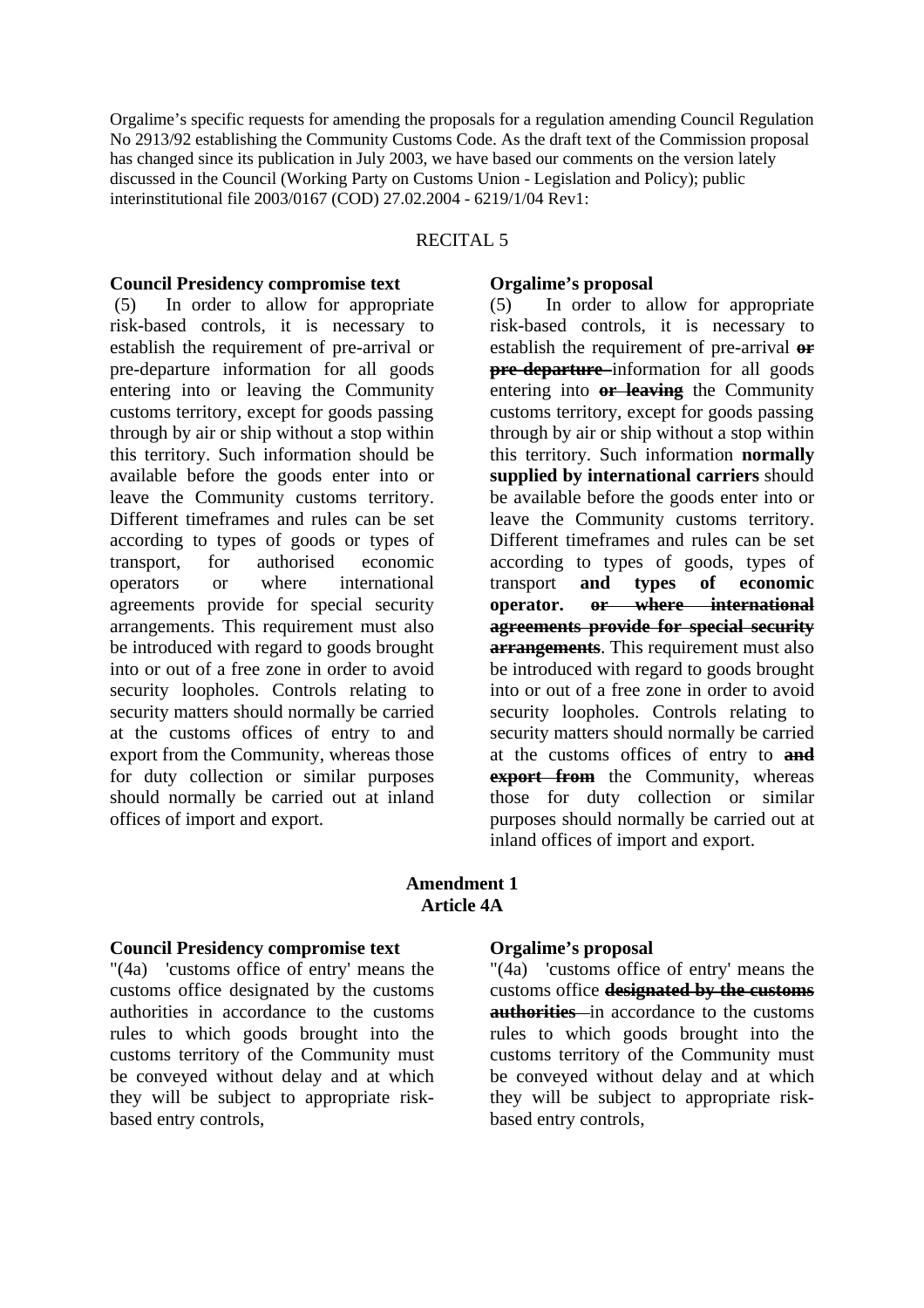#### **Amendment 2 Article 4b**

#### **Council Presidency compromise text**

4b) 'customs office of import' means the customs office designated by the customs authorities in accordance with the customs rules where the formalities for assigning goods brought into the customs territory of the Community to a customs-approved treatment or use are to be carried, including appropriate risk-based controls;

#### **Orgalime's proposal**

4b) 'customs office of import' means the customs office **designated by the customs authorities in accordance with the customs rules** where the formalities for assigning goods brought into the customs territory of the Community to a customs-approved treatment or use are to be carried. **including appropriate riskbased controls**;

### **Amendment 3 Article 4C**

#### **Council Presidency compromise text**

(4c) 'customs office of export' means the customs office designated by the customs authorities in accordance with the customs rules where the formalities for assigning goods leaving the customs territory of the Community to a customs-approved treatment or use are to be completed including appropriate risk based controls;

#### **Orgalime's proposal**

(4c) 'customs office of export' means the customs office **designated by the customs authorities in accordance with the customs rules** where the formalities for assigning goods leaving the customs territory of the Community to a customsapproved treatment or use are to be completed. **including appropriate riskbased controls ;**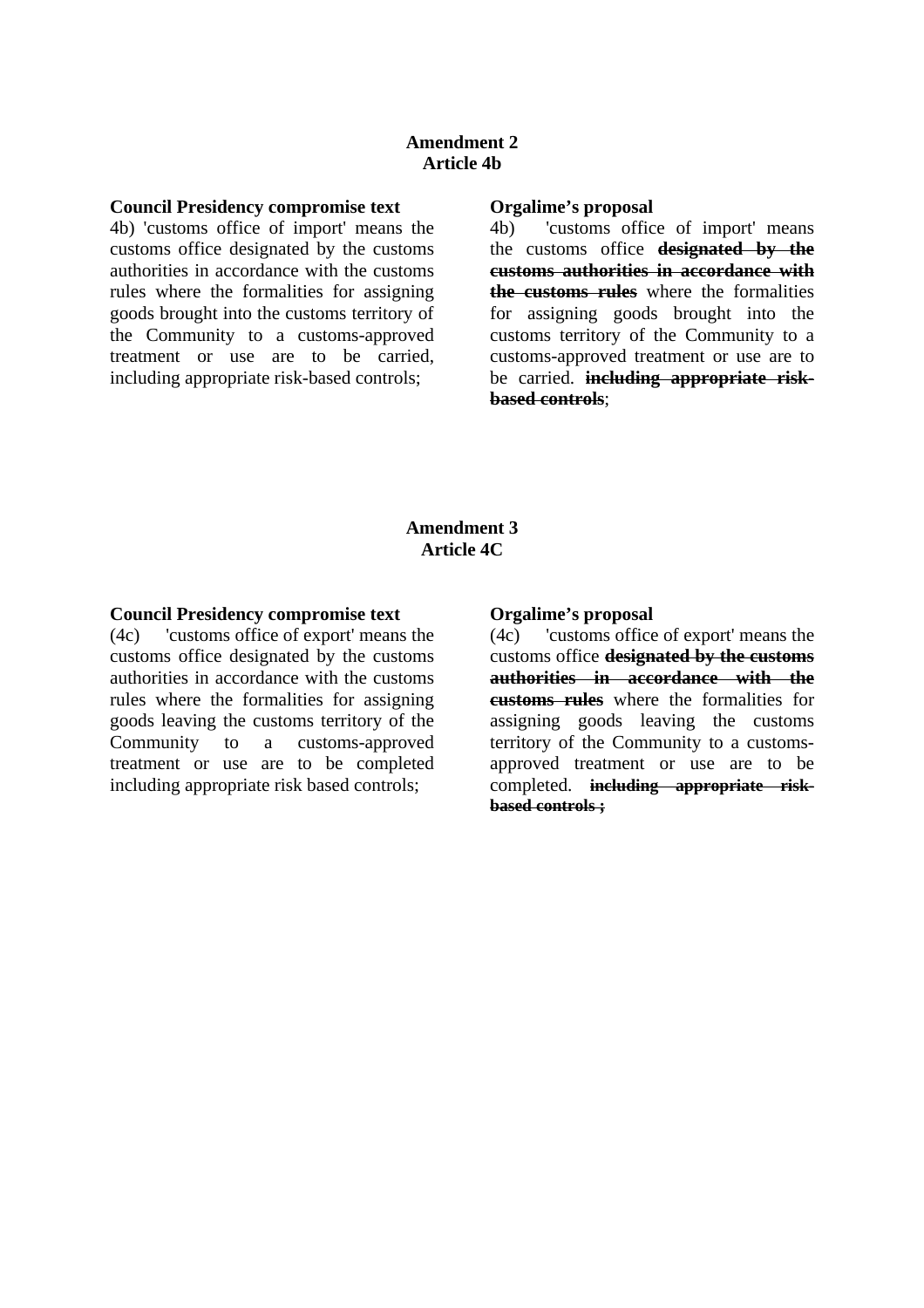#### **Council Presidency compromise text**

(4d) 'customs office of exit' means the customs office designated by the customs authorities in accordance with the customs rules to which goods must be presented before they leave the customs territory of the Community, and at which they will be subject to customs controls relating to the application of exit formalities, including appropriate risk-based controls.

#### **Orgalime's proposal**

(4d) 'customs office of exit' means the customs office **designated by the customs authorities in accordance with the customs rules** to which goods must be presented before they leave the customs territory of the Community and at which they will be subject to customs controls relating to the application of exit formalities, including appropriate riskbased controls.

# **Amendment 5 Article 5A.2**

#### **Council Presidency compromise text**

- 2. The criteria for the accreditation of authorised economic operators shall include:
- an appropriate record of compliance with customs requirements;
- a satisfactory system of managing commercial record which allows appropriate customs control, and;
- where relevant appropriate security and safety standards.

The requirement of being established in the Community may be waived for specific categories of economic operators under the conditions to be laid down in accordance with the Committee Procedure

#### **Orgalime's proposal**

- 2. **An implementation regulation shall determine the detailed rules for accreditation of an economic operator under paragraph 1 and shall include: The criteria for the accreditation of authorised economic operators shall include:**
- an appropriate record of compliance with customs requirements;
- a satisfactory system of managing commercial record which allows appropriate customs control and;
- where relevant, appropriate security and safety standards.

**The requirement of being established in the Community may be waived for specific categories of economic operators under the conditions to be laid down in accordance with the Committee Procedure**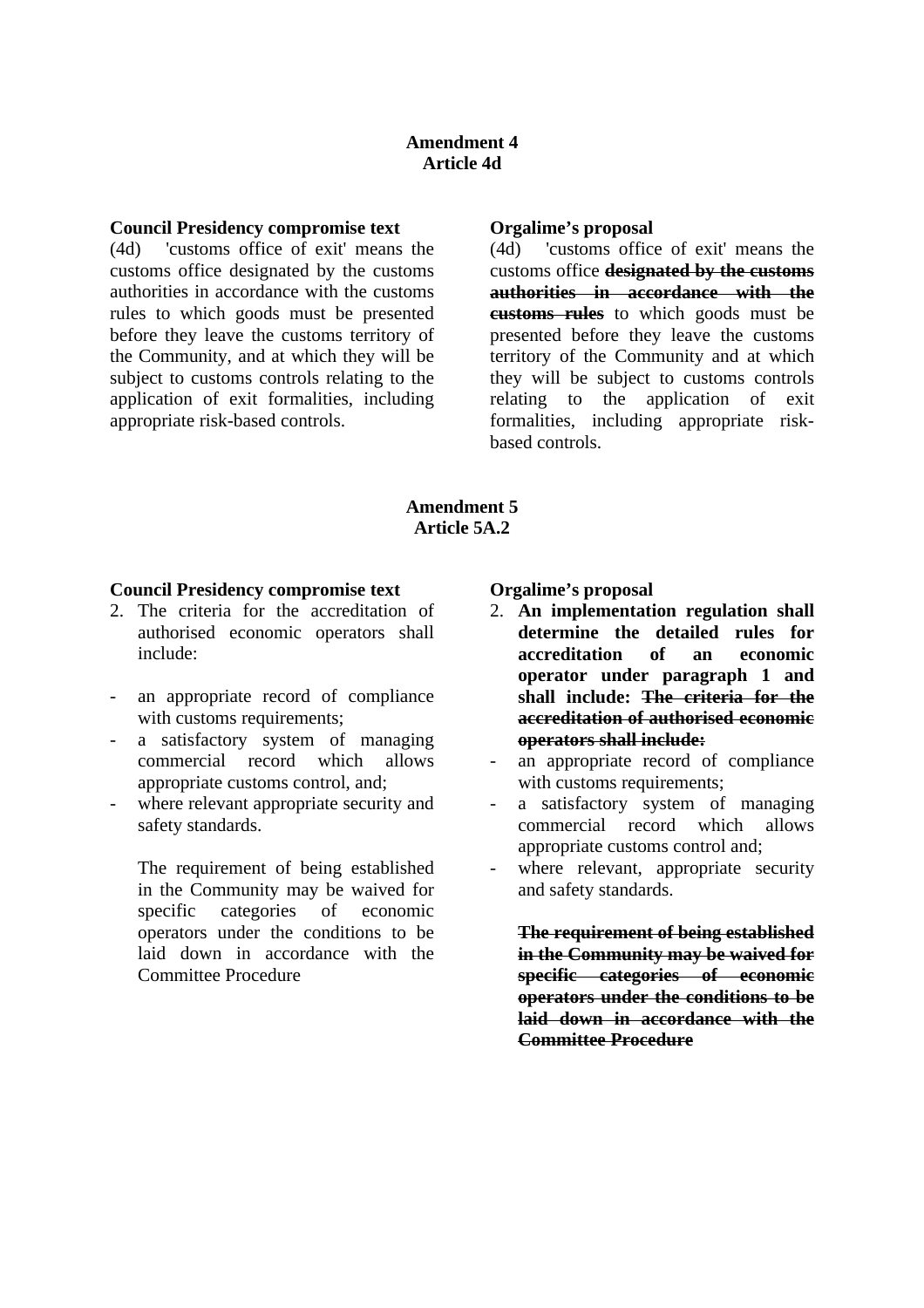### **Amendment 6 Article 36 a points 2 and 4**

## **Council Presidency compromise text**

2. The summary declaration shall be lodged at the customs office of entry,

Customs authorities may allow the lodging of the summary declaration [...] at another customs office, provided that this office immediately communicates or makes available electronically, the necessary particulars to the customs office of entry. Customs authorities may allow that the lodging of a summary declaration be replaced by the lodging of a notification and access to the summary declaration data in the operator's electronic system.

- 4. The Committee Procedure shall be used to establish:
	- the time limit by which the summary declaration shall be lodged before the goods are brought into the customs territory of the Community;
	- the rules for exceptions from and variations to the time limit referred to above; and
	- the conditions under which the requirement for a summary declaration may be waived, according to special circumstances and applying to certain types of goods traffic, modes of transport or economic or to authorised operators or where international agreements provide for special security arrangements.

### **Orgalime's proposal**

2. The summary declaration shall be lodged at the customs office of entry**, normally by the international carrier**.

> **Customs authorities may allow the lodging of the summary declaration […] at another customs office, provided that this office immediately communicates or makes available electronically, the necessary particulars to the customs office of entry. Customs authorities may allow that the lodging of a summary declaration be replaced by the lodging of a notification and access to the summary declaration data in the operator's electronic system.**

- 4. **An implementation regulation shall determine: The committee procedure shall be used to establish** the time limit by which the summary declaration shall be lodged before the goods are brought into the customs territory of the Community;
	- the rules for exceptions from and variations to the time limit referred to above; and
	- the conditions under which the requirement for a summary declaration may be waived, according to special circumstances and applying to certain types of goods traffic, modes of transport or economic or to authorised operators or where international agreements provide for special security arrangements.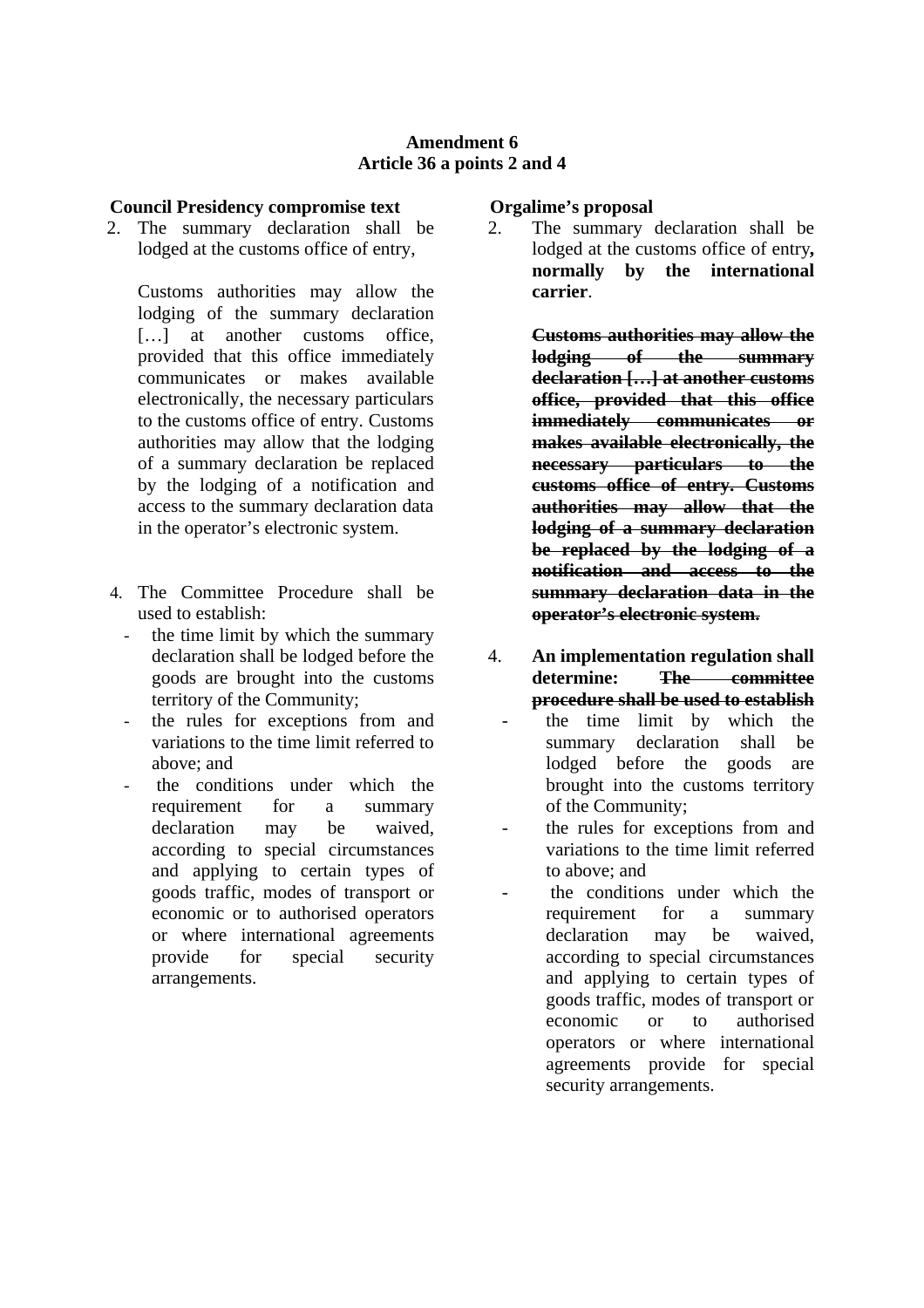### **Amendment 7 Article 36 b points 1,2,4 and 5**

### **Council Presidency compromise text**

- 1. The committee procedure shall be used to establish a common data set and format of the summary declaration, containing the particulars necessary for risk analysis and the proper application of customs controls, primarily for security and safety purposes, using, where appropriate, international standards and commercial practices.
- 2. The summary declaration shall be made using a data processing technique. Commercial, port or transport information may be used, provided it contains the necessary particulars. Customs authorities may accept paper-based summary declarations in exceptional circumstances, provided that they apply the same level of risk management as that applied to summary declarations made using a data processing technique.

**Orgalime's proposal**

1. **Deletion** 

2. The summary declaration shall be made using a data processing technique. **Commercial, port or** Transport information may be used, provided it contains the necessary particulars.

> Customs authorities may accept paper-based summary declarations in exceptional circumstances, provided that they apply the same level of risk management as that applied to summary declarations made using a data processing technique.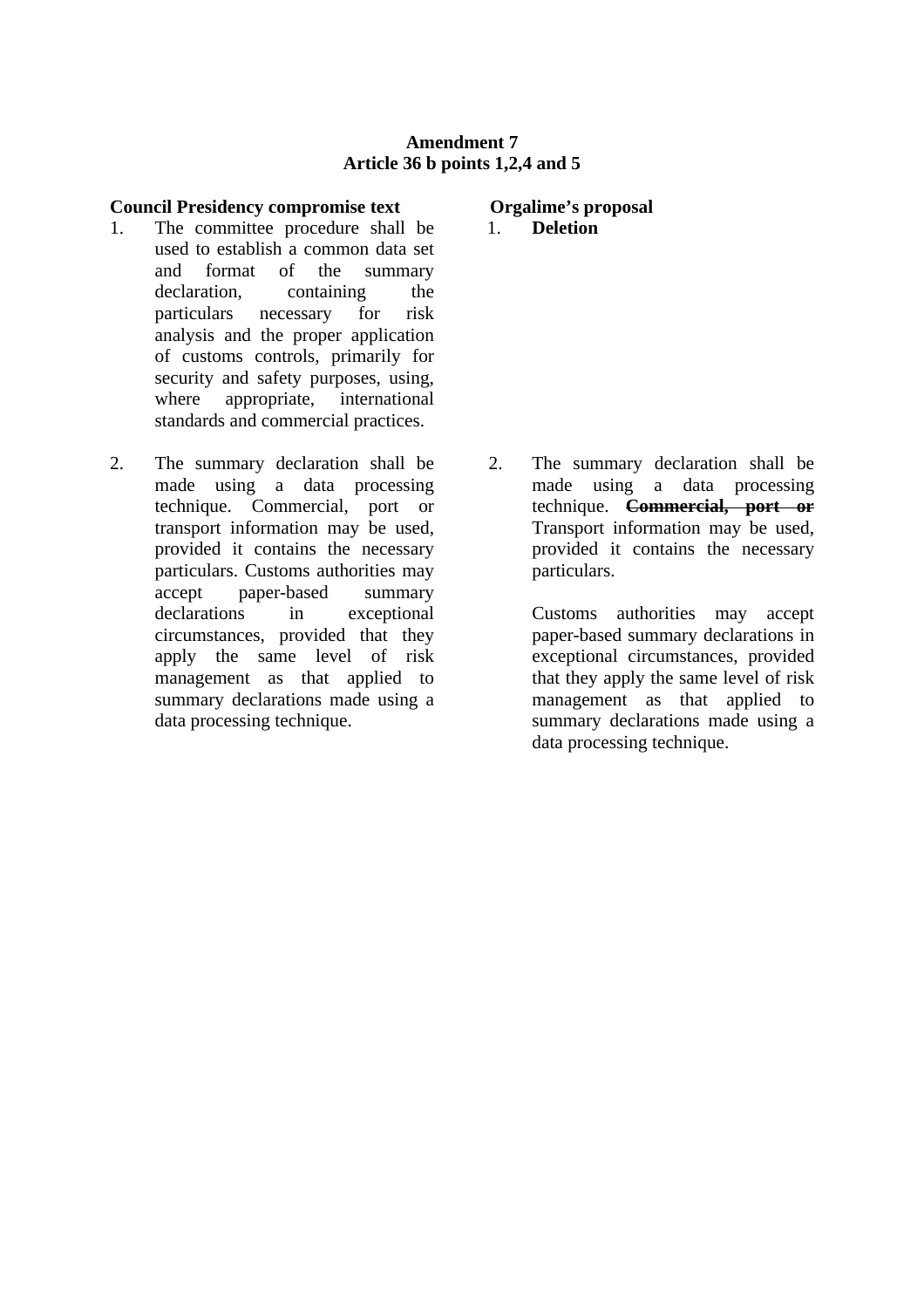## **Council Presidency compromise text**

- 4. Notwithstanding the obligations of the person described in paragraph 3, the summary declaration may be lodged by
- (a) the person in whose name the persons referred to in paragraph 3 act; or
- (b) any person who is able to present the goods in question or to have them presented to the competent customs authority; or
- (c) a representative of one of the persons referred to in paragraph 3 or points (a) or (b).
- 5. The person referred to in paragraph 3and 4 shall, at his request, be authorised to amend one or more particulars of the summary declaration after it has been lodged.

…

## **Orgalime's proposal**

# **4. Deletion**

5. The person referred to in paragraph 3 **and 4** shall, at his request, be authorised to amend one or more particulars of the summary declaration after it has been lodged. However, no amendment shall be possible after the customs authorities …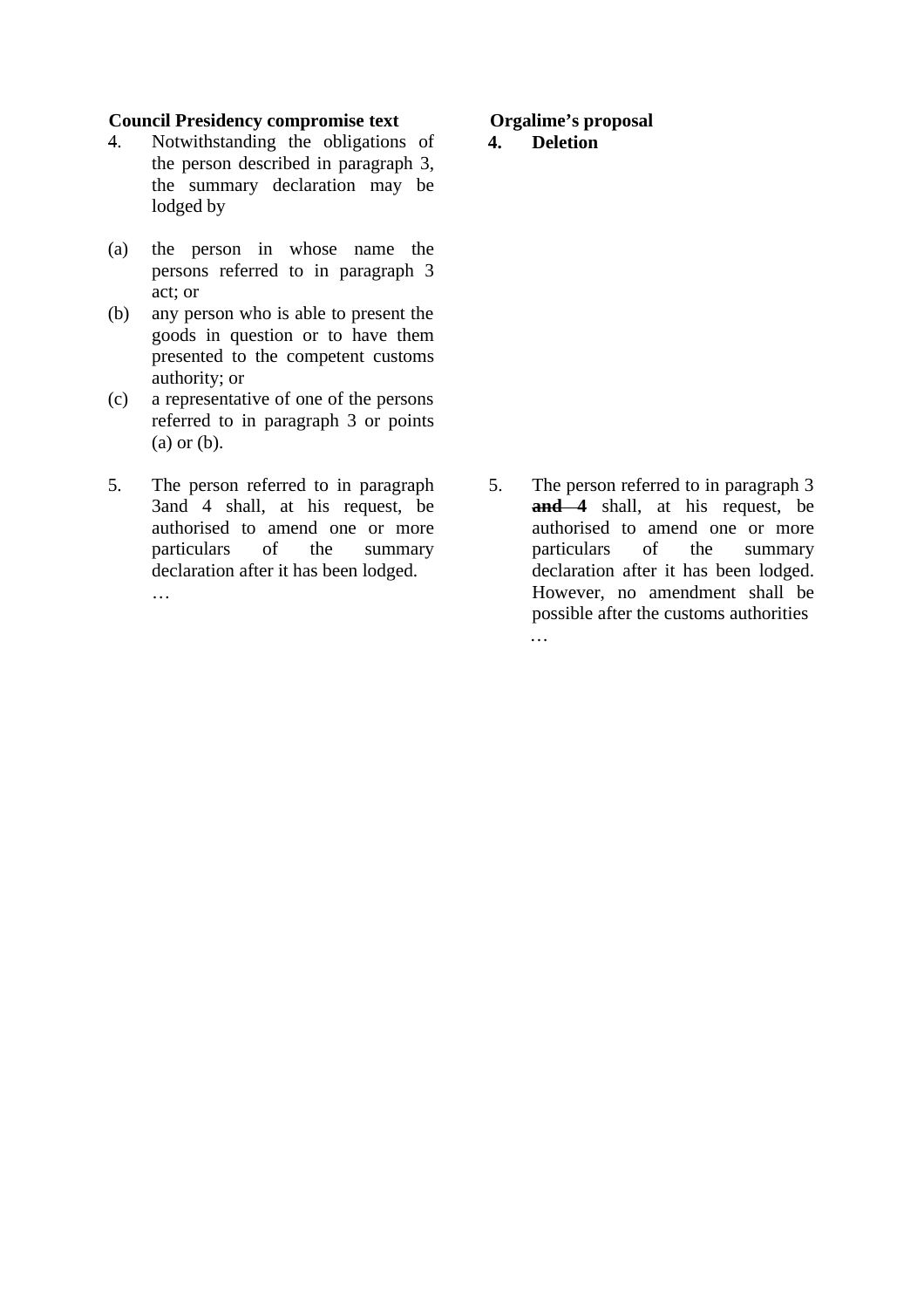# **Amendment 8 Article182 a**

## **Council Presidency compromise text**

- 1. Goods leaving the customs territory of the Community, with the exception of goods carried on means of transport only passing through the territorial waters or the airspace of the customs territory without a stop within this territory, shall be covered either by a customs declaration or, where a customs declaration is not required, a summary declaration.
- 2. The committee procedure shall be used to establish

- the time limit by which the customs declaration or a summary declaration shall be lodged at the customs office of export before the goods are brought out of the customs territory of the Community;

- the rules for exceptions from and variations to the above-mentioned time limit and the conditions under which the requirement for a summary declaration may be waived or adapted; and

- the cases in which and the conditions under which goods leaving the customs territory of the Community are not subject to either a customs declaration or a summary declaration,

according to special circumstances and applying to certain types of goods traffic or modes of transport, to authorised economic operators or where international agreements provide for special security arrangements.

# **Orgalime's proposal**

- 1. Goods leaving the customs territory of the Community, with the exception of goods carried on means of transport only passing through the territorial waters or the airspace of the customs territory without a stop within this territory, **shall must** be covered **either** by a customs declaration **or a summary declaration.**
- 2. **Deletion**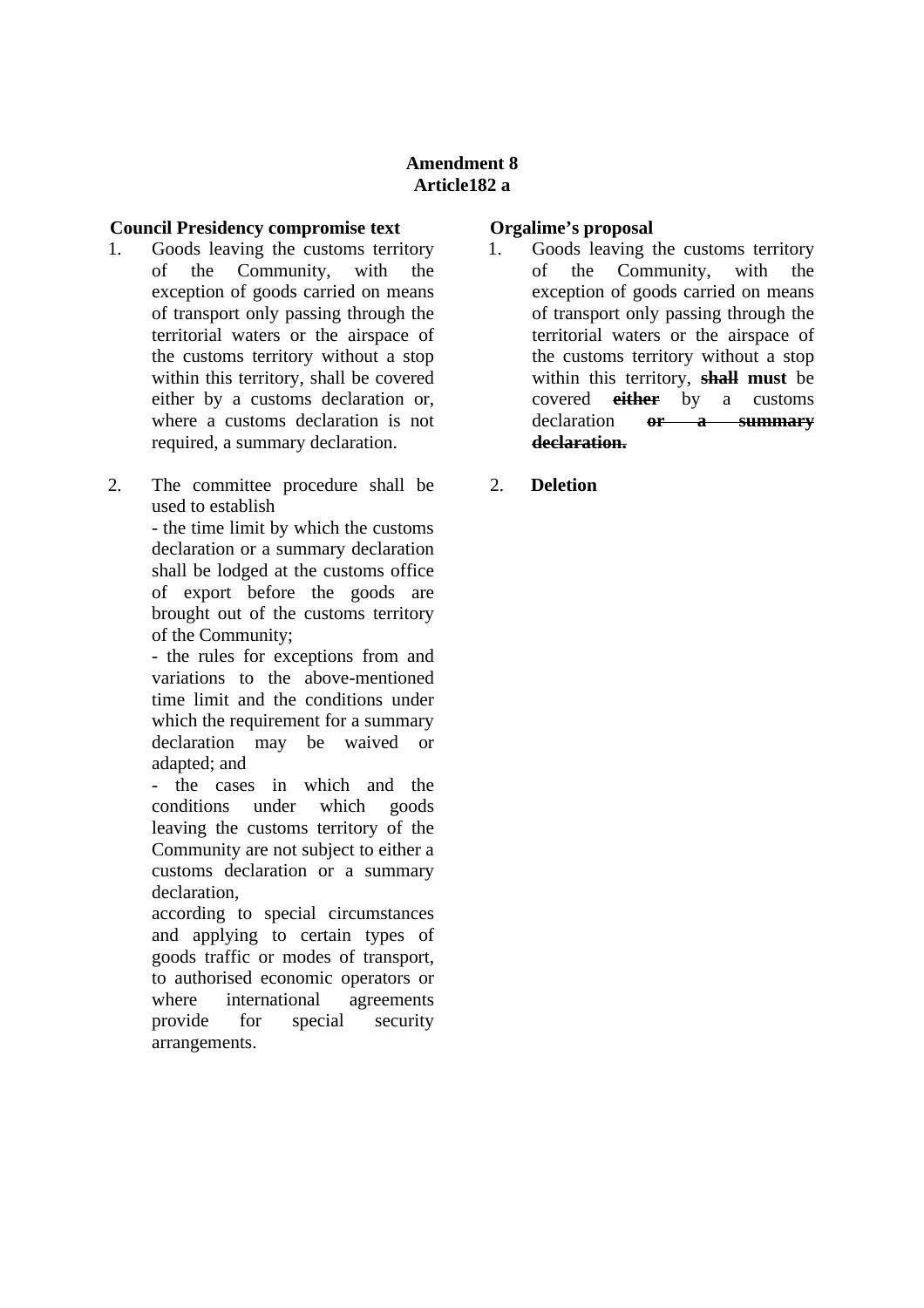# **Amendment 9 Article182b**

## **Council Presidency compromise text**

- 1. Where goods leaving the customs territory of the Community are assigned to a customs approved treatment or use for the purpose of which a customs declaration is required, this customs declaration shall be lodged at the customs office of export […] before the goods are to be brought out of the customs territory of the Community.
- 2. Where the customs office of export is different from the customs office of exit, the customs office of export shall immediately communicate, or make available, the particulars required by the customs office of exit, electronically, to the customs office of exit.
- 3. The customs declaration shall contain at least the particulars necessary for the summary declaration referred to in Article 182d(1).
- 4. Where the customs declaration is made other than by use of a data processing technique, the customs authorities shall subject the data to the same level of risk management applied to declarations made by use of data processing technique.

### **Orgalime's proposal**

- 1. Where goods leaving the customs territory of the Community are assigned to a customs approved treatment or use for the purpose of which a customs declaration is required, this customs declaration shall be lodged at the customs office of export **in principle** before the goods are to be brought out of the customs territory of the Community.
- 2. **Deletion**
- 3. **Deletion**
- 4. **Deletion**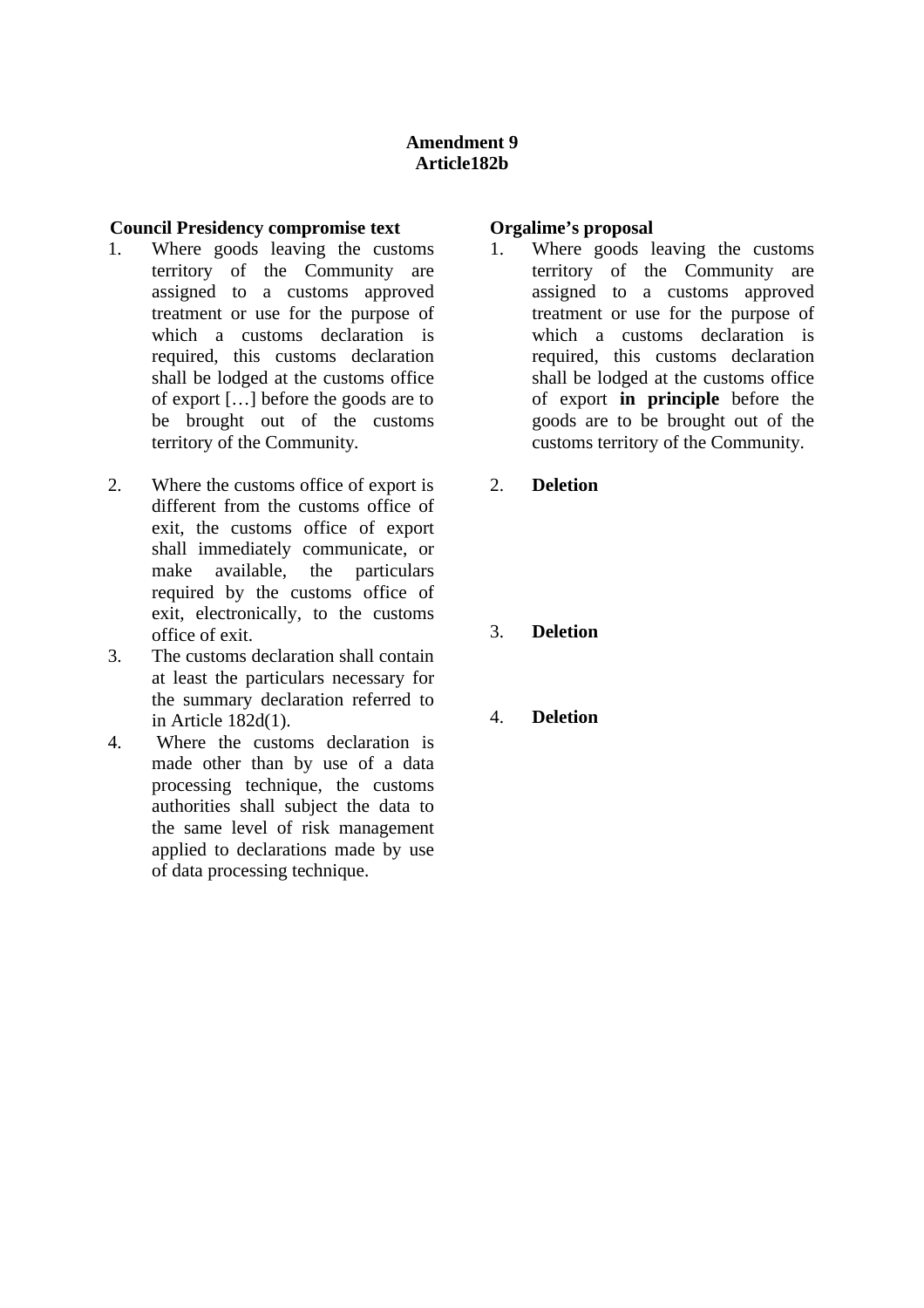#### **Council Presidency compromise text**

- 1. Where goods leaving the customs territory of the Community are not assigned to a customs approved treatment or use for which a customs declaration is required, a summary declaration shall be lodged at the customs office of exit […] before the goods are to be brought out of the customs territory of the Community.
- 2. Customs authorities may allow the lodging of the summary declaration [...] at another customs office, provided that this office immediately communicates or makes available electronically, the necessary particulars to the customs office of exit.
- 3. Customs authorities may allow that the lodging of a summary declaration be replaced by the lodging of a notification and access to the summary declaration data on the economic operator's electronic system.

### **Orgalime's proposal** 1. **Deletion**

2. **Deletion** 

3. **Deletion**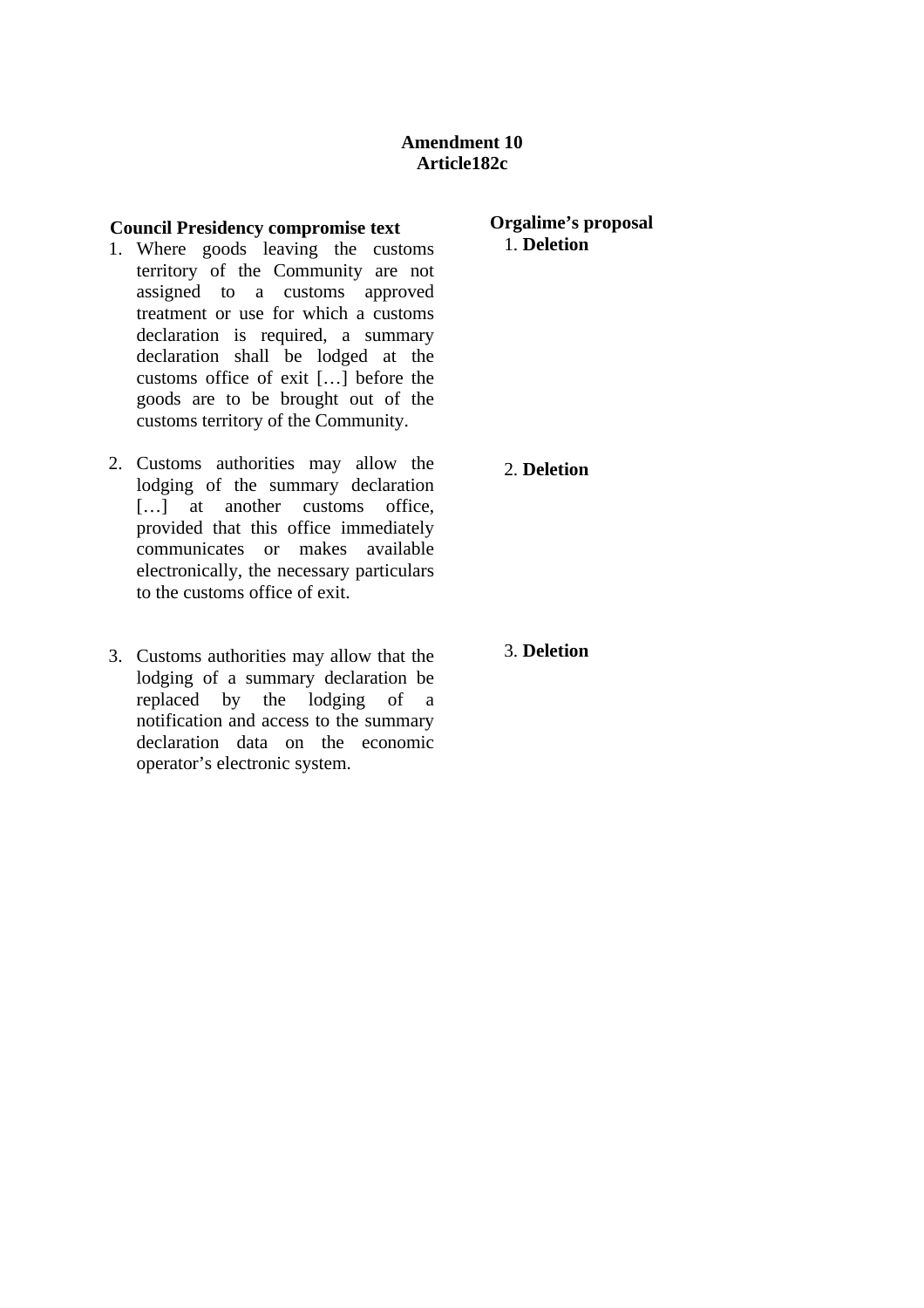# **Amendment 11 Article182d**

## **Council Presidency compromise text**

- 1. The committee procedure shall be used to establish a common data set and format of the summary declaration, containing the particulars necessary for risk analysis and the proper application of customs controls, primarily for security and safety purposes, using, where appropriate, international standards and commercial practices.
- 2. The summary declaration shall be made using a data processing technique. Commercial, port or transport information may be used, provided that it contains the necessary particulars. Customs authorities may accept paperbased summary declarations in exceptional circumstances, provided that they apply the same level of risk management as that applied to summary declarations made using a data processing technique.
- 3. The summary declaration shall be lodged by:

(a) the person who brings the goods, or who assumes responsibility for the carriage of the goods, out of the customs territory of the Community; or (b) any person who is able to present the goods in question or to have them presented to the competent customs authority; or

(c) a representative of one of the persons referred to in points (a) or (b).

4. The person referred to in paragraph 3 shall, at his request, be authorised to amend one or more particulars of the summary declaration after it has been lodged. However, no amendment shall be possible after the customs authorities:

# **Orgalime's proposal**

1. **Deletion**

# 2. **Deletion**

3. **Deletion**

3. **Deletion**